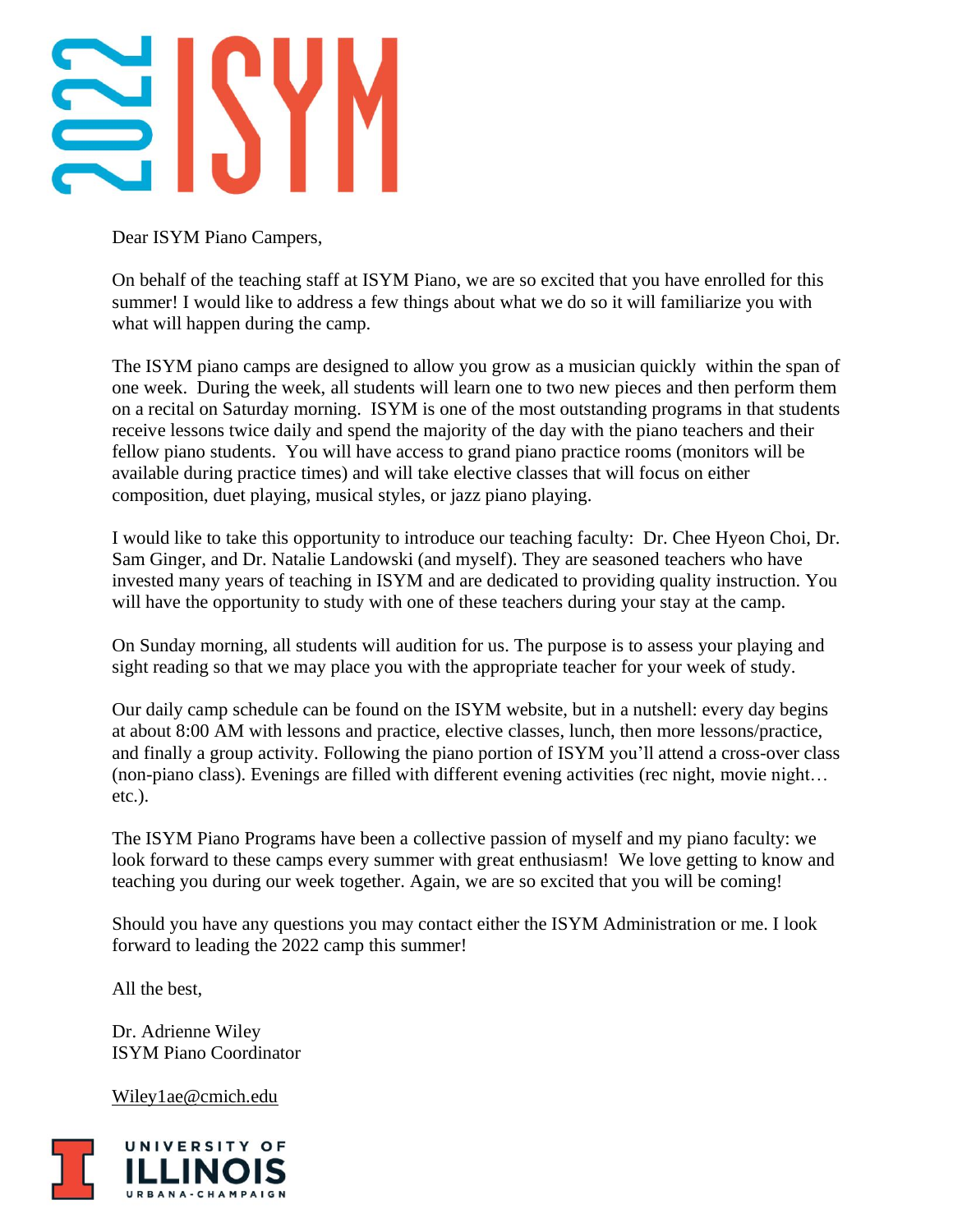## 202

PS: Attire for the Saturday morning recital is: For men: shirt, tie, dress pants and nice shoes For ladies: dress or nice slacks/shirt NO TENNIS SHOES OR FLIP-FLOPS

Sample audition repertoire is listed below